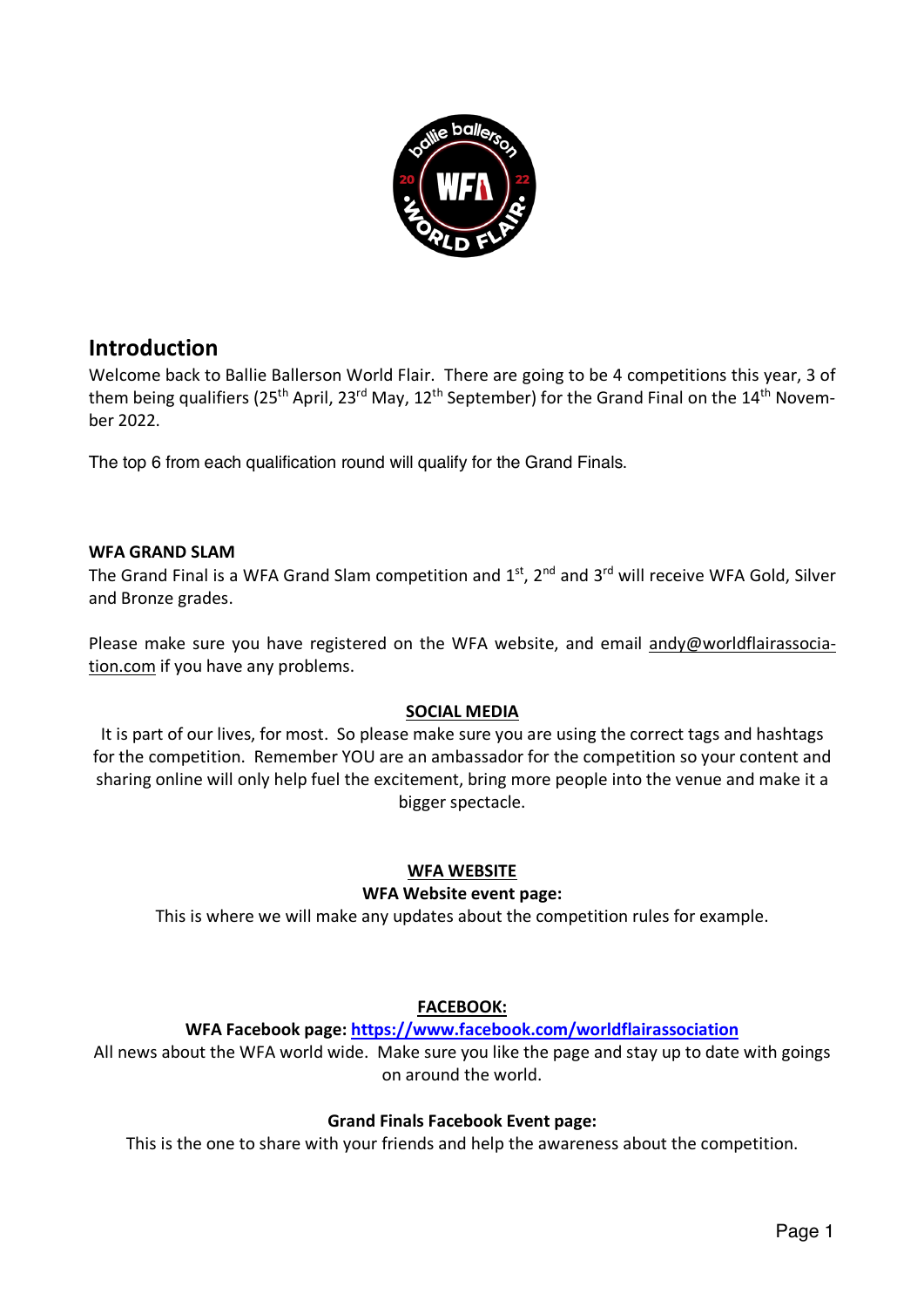### **INSTAGRAM**

### **WFA Instagram: https://www.instagram.com/worldflairassociation/** We post and share cool pictures and videos about flair.

### **HASHTAGS**

#BallieBallersonFlair #WFAGrandSlam

#### **YOU TUBE**

### https://www.youtube.com/channel/UCsKIJY\_10Eb6t7pkYe6y86A

We post routines from flair competitions from around the world including last years Ballie Ballerson and Grand Slam competitions. Make sure you SUBSCRIBE and click the bell to be the first to be notified when we upload a new video.

# **The Competition in Brief**

- Briefing – **1pm – Ballie Ballerson, 97 – 113 Curtain Road, London, EC2A 3BS**

EVERYONE MUST be at the briefing. If you do not make it to the briefing you do not compete! No exceptions.

- Qualification Round – **3pm – 7pm**

In this round every bartender will have 4 minutes to make 1 set cocktail (recipe below) and open a can of Hooch and pour it into a glass (Bonus points available for creative opening and pouring). The cocktail will NOT be tasted, but judges will check to see if you make the cocktail to the recipe. The scoring system will be the WFA scoring system.

#### - Final Round – **9pm – 10.30pm**

Bartenders will have 5 minutes to make a minimum of 1 set cocktail (you can make more than one if you like) and open a can of Hooch and pour it into a glass (Bonus points available for creative opening and pouring). The cocktail will NOT be tasted, but judges will check to see if you make the cocktail to the recipe. This is no holds barred. We want to see your biggest and best moves.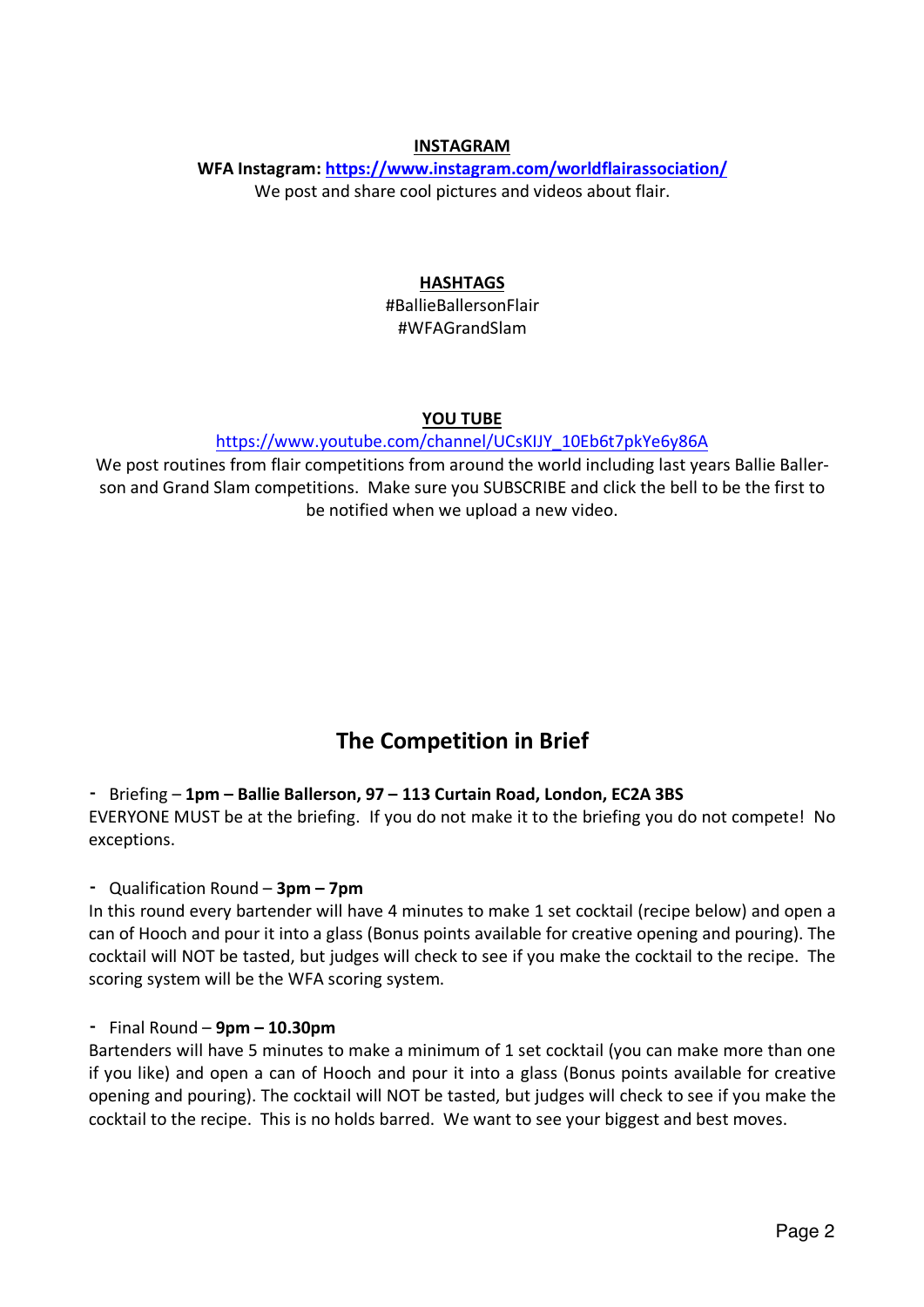### **BRIEFING**

This will be conducted in Ballie Ballerson at 1pm on the day of the competition.

# **Schedule**

### Qualification Round

The running order will be pre-selected before the competition so you will know the running order before briefing. Everyone needs to be at Ballie for **1pm** anyway, but you must be in the practice room or near to the stage 20 mins before your scheduled time. **COMPETITORS ONLY** (no family, friends, girlfriends/boyfriends, wives/husbands). Friends and family can arrive at **2.45pm** and come in through the front door.

### **The results from the qualification round will be announced 15 mins after the last competitor in the heats.**

Once you have finished on stage, please tidy up your bottles and belongings and put them away and put your bag in the cloakroom so that others still have room to prepare and practice. Respect your fellow bartenders!

### Final Round

The top 6 highest scoring competitors from the qualification round will feature in the final round. The highest scoring will go on last with the next highest scoring going second to last and so on. Finals start at 9pm.

For those not in the final you will be asked to put your bags away in the cloakroom. The lucky 6 will have the practice room to themselves to prepare for their final rounds.

# **Further details**

1. ALL competitors must be on time for the registration, briefing and Prize Giving. If you are late you may not be able to compete or receive your prize.

## **Registration & Payment**

1. Participation fee is **£20.** which is paid to Ballie Ballerson on arrival. You will be given a receipt and a wristband, which gives you 50% off food, and free soft drinks. Keep the wristband you will not be given another one. You will also be given the wristband for your "+1"

**1.1.Please note: YOU WILL NOT BE LET INTO BALLIE BALLERSON WITHOUT PAYING YOUR REGISTRATION FEE SO DO NOT FORGET IT PLEASE.** 

**2.** Those bringing supporters down with you. You will have one person you can add to the guest list. Please tell Andy who this is as soon as possible. This person does NOT get access to the practice area. Anyone who is not a competitor will be asked to leave the practice room immediately.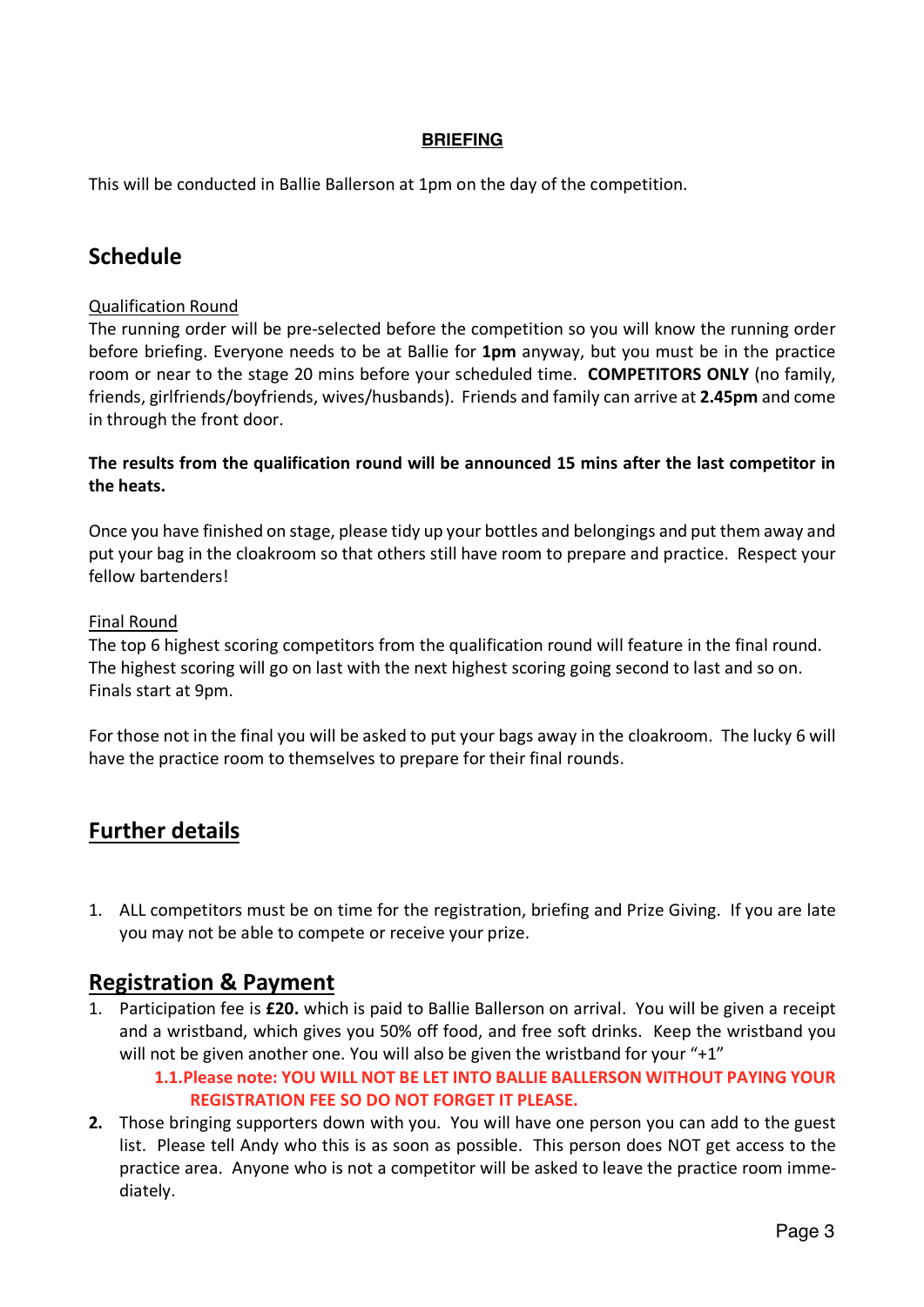3. All competing bartenders as well as their supporters must be at least 18 years of age.

# **Drinks**

### **4. Qualification Round**

- 4.1. Bartenders have **4 minutes** to make one set cocktail (see below) and open a can of Hooch and pour it into a glass. You will be marked down for not following the recipes.
- **5. Final Round**
	- 5.1. Bartenders have **5 minutes** to make one set cocktail (see below) and open a can of Hooch and pour it into a glass. You will be marked down for not following the recipes.
- **6.** The sponsors for Ballie World Flair are Hooch, Dean Mans Fingers and Shanky's Whip. You must perform a finger roll with a Dead Man Fingers bottle. If this isn't done then a penalty will be given.

# **On Stage**

- 1. Dress to represent your bar, team, school or brand. Try and look like a bartender.
- 2. IMPORTANT MUSIC:.
	- 2.1. NO YOU TUBE downloads!!
	- 2.2. Make sure you music is of good quality being a high quality WAV or MP3 file.
	- 2.3. Buy your music, don't waste time copying it!
	- 2.4. Bring it on CD, USB and your PHONE!
	- 2.5. Email it to yourself!
- 3. The WFA scoring system will be used which is explained on the WFA website.
- 4. ONLY two bar backs are allowed on stage at any time for each competitor. NO EXCEPTION! No one else will be allowed on stage during the competition, unless they are a specific part of your performance.
- 5. Only competitors are allowed back stage. NO ONE ELSE!! Anyone else will be asked to leave immediately. Please respect this and let your supporters know.
	- 5.1. Use bar backs that are going to assist in your routine. That are going to smile and cheer you on. It makes a big difference to your show!
- 6. Any acts that display low integrity, poor taste or disrespect for the competition, sponsors or the host facility are subject to disqualification from the competition.
- 7. If your music doesn't work the DJ will play something else. You will NOT have the chance to start again.
- 8. No fire flair allowed.

# **Station Setup**

- *1.* For the competition to run on time so we can all enjoy ourselves after the competition you will have **4 minutes to set-up the bar.**
- 2. All bottles used for working flair must be set in at least half full. Bottles will be randomly checked by the judges.
- 3. All bottles used for exhibition flair must be set in at least 15ml (1/2oz / 1.5cl) of liquid. Bottles will be randomly checked by the judges.
- 4. Any bottles can be used on stage with labels removed
- 5. Only WFA or Ballie Stickers are allowed on your bottles.
- 6. ONLY insulation/electrical tape can be used on your bottles. NO EXCEPTIONS.
- 7. No empty bottles can be included in the competition bar set up.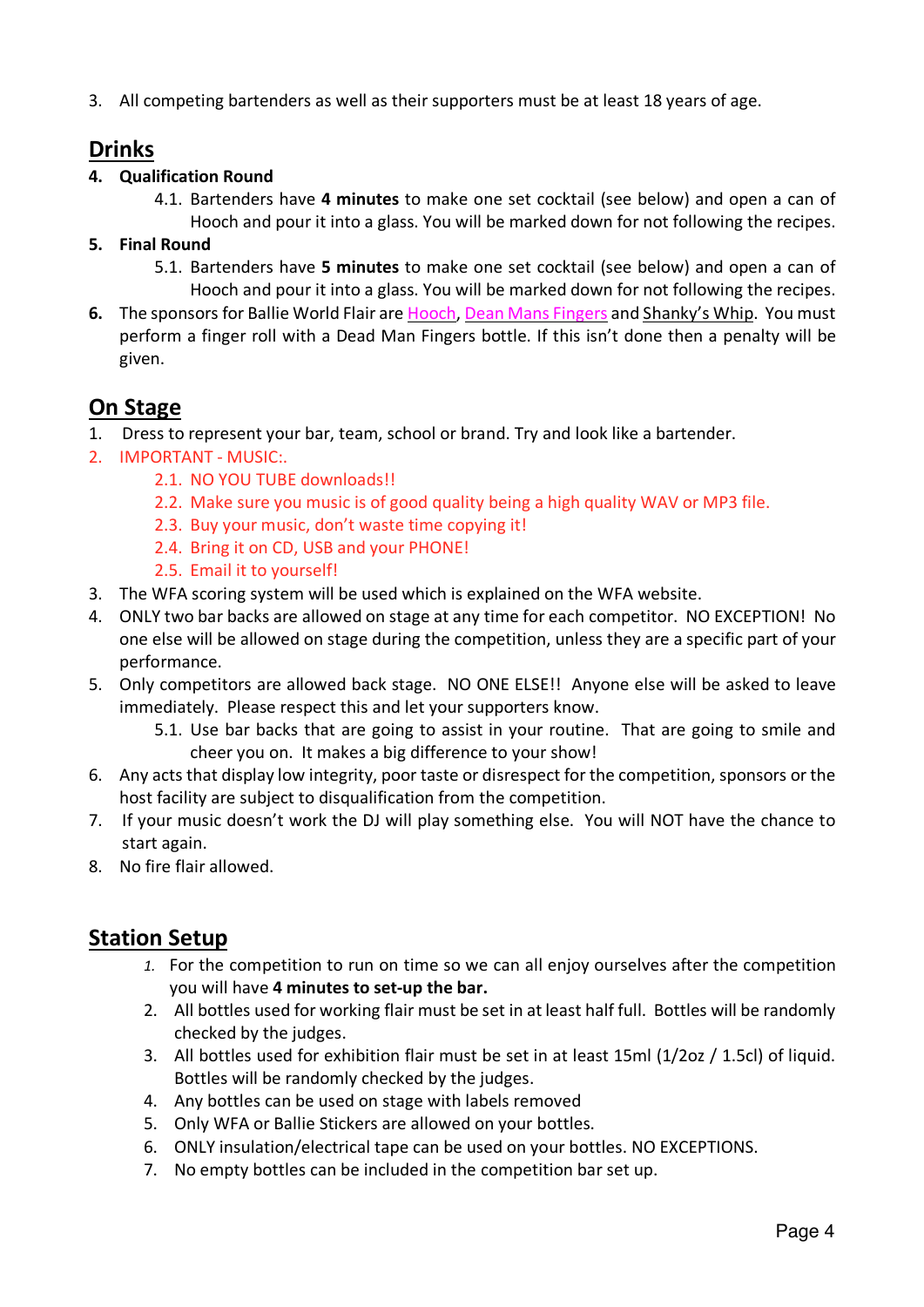- 8. A metal pour spout is required on the working flair bottles. Tapping (this means hitting in the pour spout to make it shorter) in pour spouts is NOT allowed!
- 9. Any free flowing pour spout can be used on all exhibition flair bottles. Pour spouts can taped (using electrical tape only) in place, as long as they are not restricting the flow of liquid.
- **10. You must bring the bottles & equipment you need with you! Ballie Ballerson will supply the ingredients for the cocktails and these can be transferred into your bottles. Water can be used instead of clear spirits.**
- 11. Ballie will not supply any bartending equipment for you. **You must bring it yourself.**
- 12. Bartenders can set up the **Doimo** portable bar station any way they choose, but it is highly recommended that nothing starts on the upper bar surface to help with visibility for the audience.
- 13. The Top **6** from qualifying rounds advance to the Finals. The points from qualification are NOT added to the final.
- 14. Once you have finished your round and the lights have been switched off, please break down your bar quickly and let the next competitor start setting up.
- 15. The competitors code of conduct must be followed and honoured throughout the whole event!

### Results

We will post the final results after the competition. No print outs will be handed out. Once the competition is finished it is time to enjoy the after party and being surrounded by all your fellow flair bartending friends.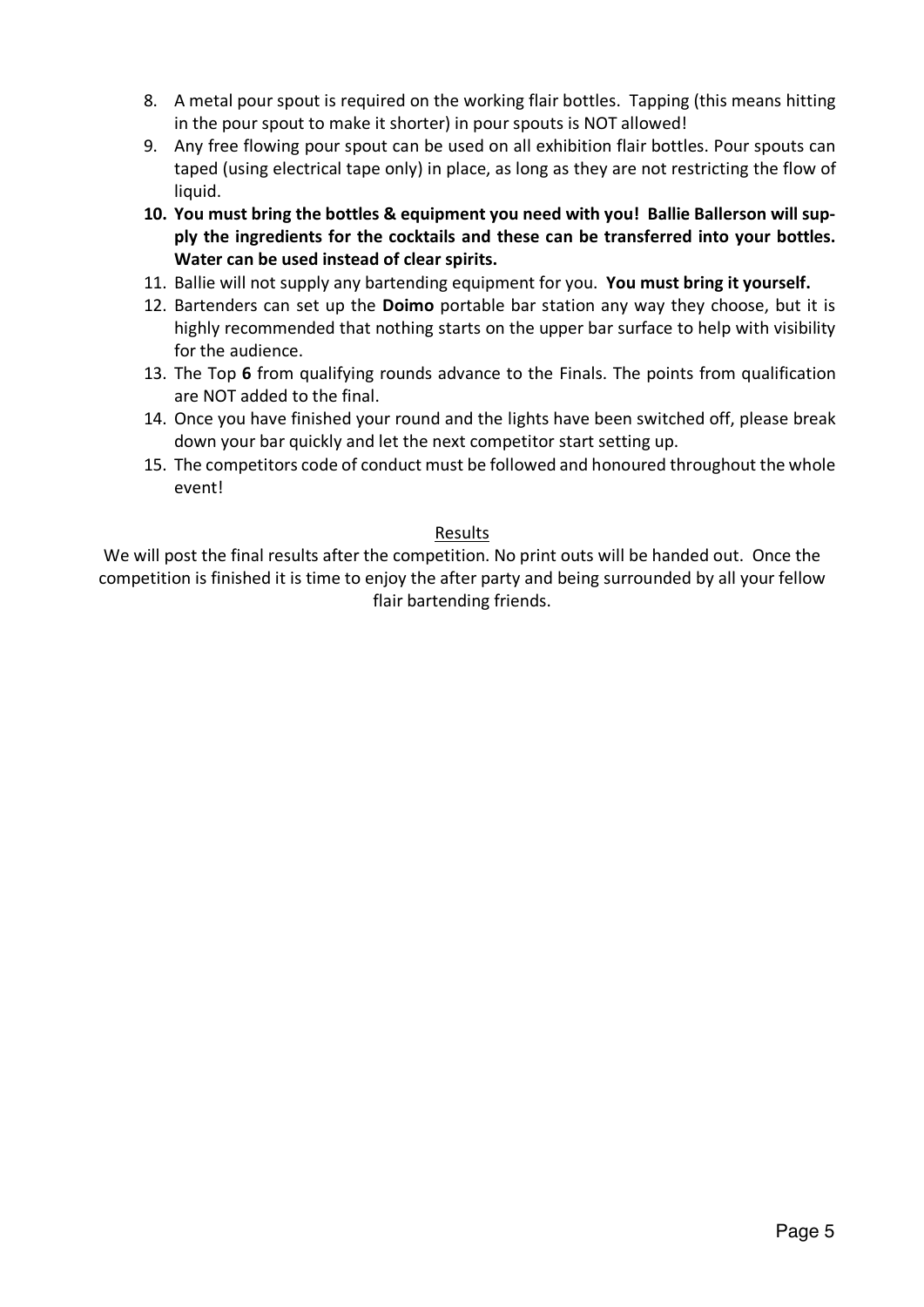# **Set Cocktail/Drinks**

#### **Cocktail: Orange Blossom Mojito**

**Ingredients:** 25ml Dead Man's Fingers Rum (any flavour) 25ml Abelha Cachaca 20ml Blossom Sugar Syrup 25ml Lime Juice 5/6 Mint Leaves Cubed Ice

### **Glass:**

Julep Tin

**Garnish:** Mint Sprig

### **Method:**

Shake and dump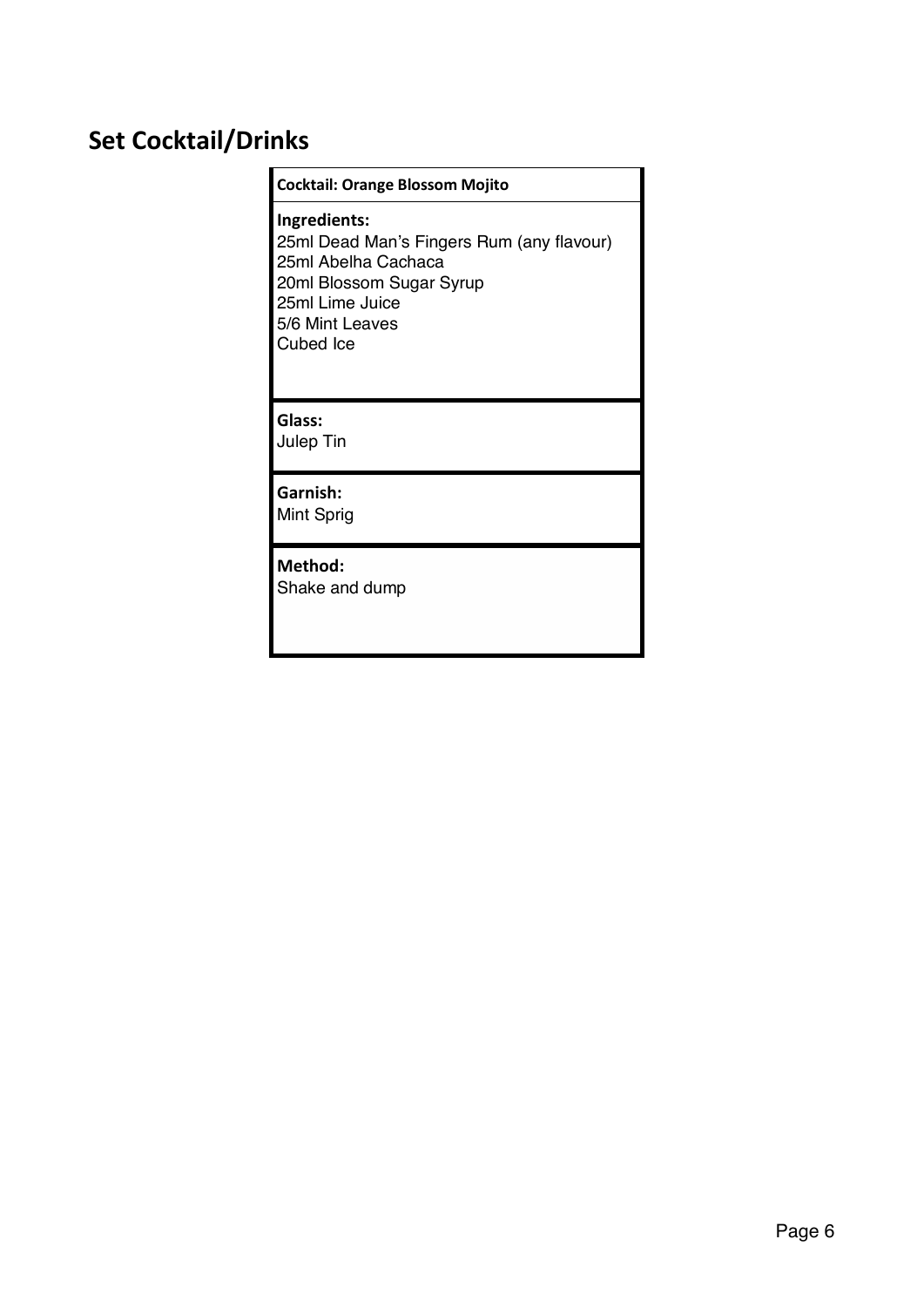# **Venue**

Ballie Ballerson 97 – 113 Curtain Road London EC2A 3BS

# **Prize Money:**

1st - £750 + Trophy 2nd - £350 + Trophy 3rd - £150 + Trophy

There will also be extra prizes donated by the sponsors, but these are TBC.

The Grand Final prizes are as follows;

# **Prize Money:**

1st - £3,500 + Trophy + WFA Black Level 2nd - £1,500 + Trophy + WFA Black Level 3rd - £1,000 + Trophy + WFA Black Level 4th - £500+ Trophy + WFA Purple Level 5th - £300 + Trophy + WFA Purple Level 6th - £100 + Trophy + WFA Purple Level

# **Hotel**

There are plenty of hotels around London that you can choose from. If you need any assistance with finding accommodation, please drop us an email to andy@worldflairassociation.com and we'll happily help you out.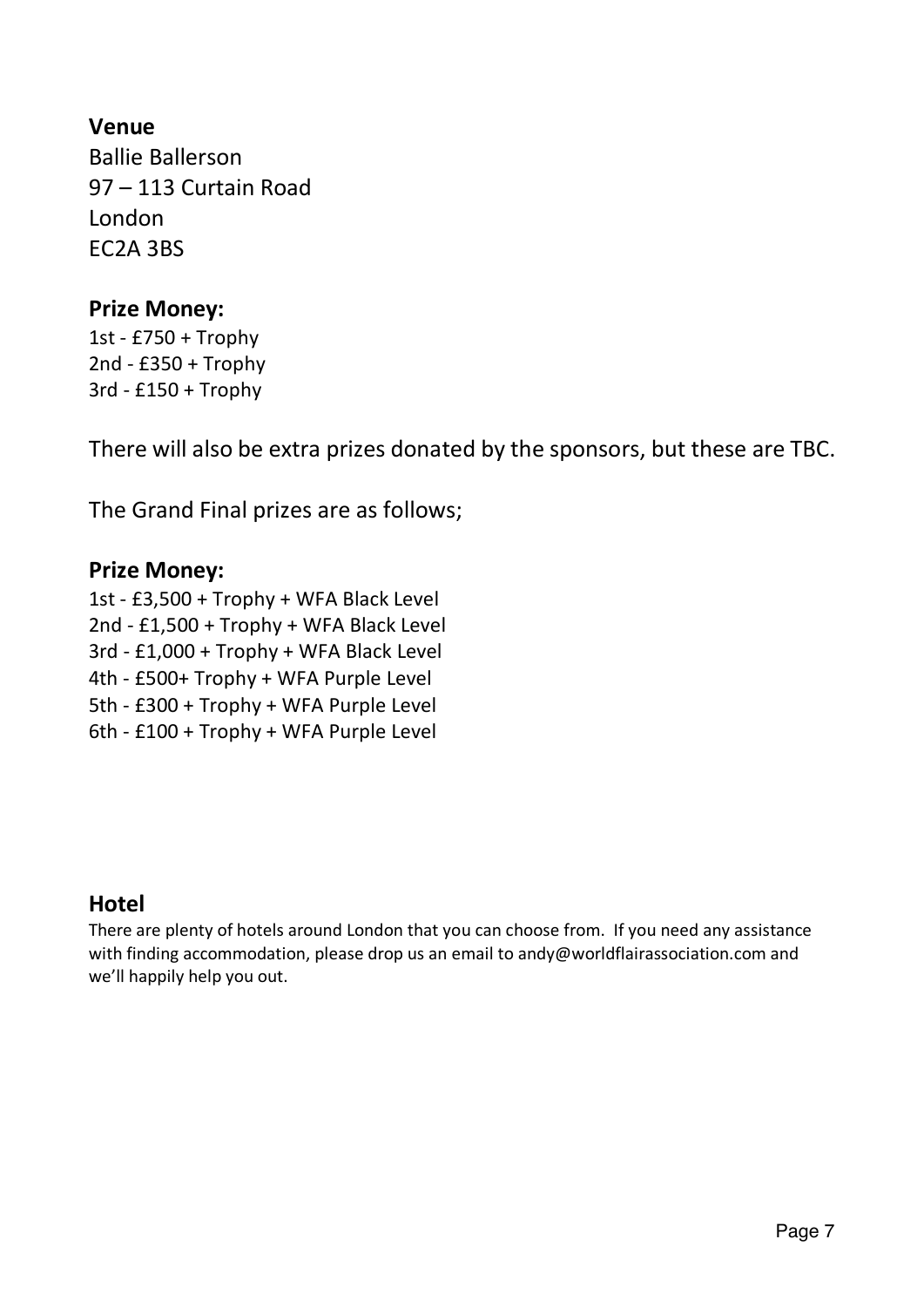# **WFA SCORING SYSTEM**

**Originality - 60 Difficulty - 60 Choreography – 60 Hooch creative open/pour - 10**

**For explanations of the above categories please see the WFA website -** https://www.worldflairassociation.com/wfa/competitions/wfa-scoring-system/

#### **Miscellaneous**

#### **-2 points**

We are bartenders and if you can't make a proper drink then you will be marked down.

#### **-5 points**

If a Dead Man Fingers roll (https://www.deadmansfingers.com/our-rum/) is not performed

### **Missing Drink**

#### **-20 points**

Make sure you finish your drinks, this includes a full glass of Hooch.

#### **Why have we removed drops and spills?**

After speaking to many judges and longtime competitors it is clear that bartenders are being deducted twice with drops and spills. For example, when you make a routine with a lot of drops then you will be marked down on originality, difficulty, and choreography. It is just inevitable. Plus, you would then be deducted the points you lose for each drop and spill. So, you are losing points twice.

Taking away drops and spills doesn't mean you are not going to lose points. You will, but only once. The judges will mark you down in certain categories if you make a lot of drops, but at least you won't be marked down twice.

# **Judges**

• TBC